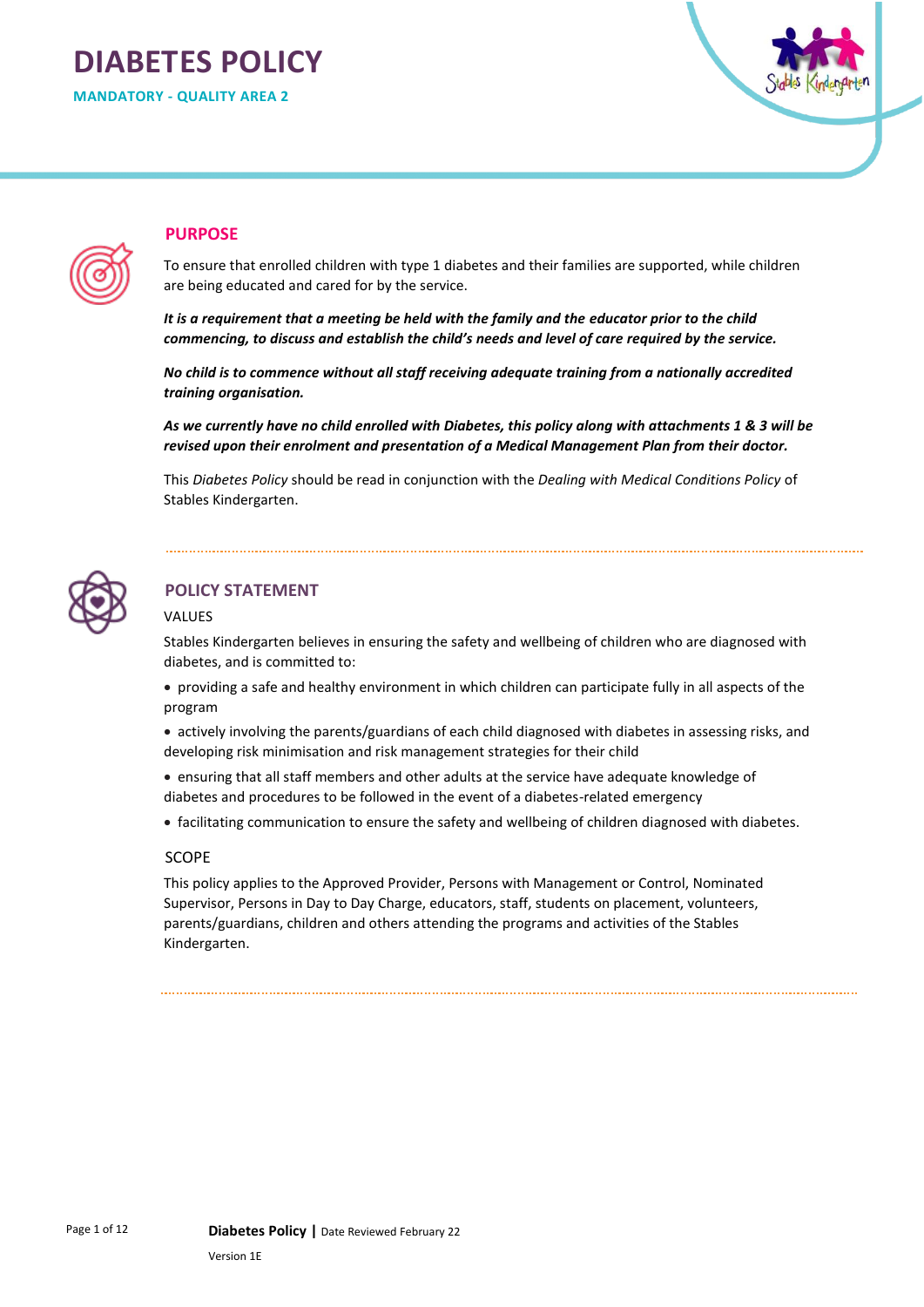| <b>RESPONSIBILITIES</b>                                                                                                                                                                                                                                                                                                                                     | with management or contro<br>Approved provider and persons | persons in day-to-day charge<br>Nominated supervisor and | educators and all other staff<br>Early childhood teacher, | Parents/guardians | students<br>Contractors, volunteers and |
|-------------------------------------------------------------------------------------------------------------------------------------------------------------------------------------------------------------------------------------------------------------------------------------------------------------------------------------------------------------|------------------------------------------------------------|----------------------------------------------------------|-----------------------------------------------------------|-------------------|-----------------------------------------|
| ensuring that a diabetes policy is developed and implemented at<br>the service                                                                                                                                                                                                                                                                              | $\sqrt{}$                                                  | $\sqrt{}$                                                | $\sqrt{}$                                                 |                   |                                         |
| ensuring that the Nominated Supervisor, educators, staff,<br>students and volunteers at the service have access to a copy of<br>the Diabetes Policy, including the section on management<br>strategies (refer to Attachment 1 - Strategies for the<br>management of diabetes in children at the service), and the<br>Dealing with Medical Conditions Policy | $\checkmark$                                               |                                                          |                                                           |                   |                                         |
| ensuring that staff have access to appropriate training and<br>professional development opportunities and are adequately<br>resourced to work with children with Type 1 Diabetes and their<br>families.                                                                                                                                                     | √                                                          | $\sqrt{}$                                                |                                                           |                   |                                         |
| ensuring that the programs delivered at the service are inclusive<br>of children diagnosed with diabetes (refer to Inclusion and Equity<br>Policy), and that children with diabetes can participate in all<br>activities safely and to their full potential                                                                                                 | $\sqrt{}$                                                  | $\sqrt{}$                                                |                                                           |                   |                                         |
| ensuring that the parents/guardians of an enrolled child who is<br>diagnosed with diabetes are provided with a copy of the<br>Diabetes Policy (including procedures) and the Dealing with<br><b>Medical Conditions Policy (Regulation 91)</b>                                                                                                               | √                                                          | $\sqrt{}$                                                |                                                           |                   |                                         |
| ensuring that the Nominated Supervisor, staff and volunteers at<br>the service are aware of the strategies to be implemented for<br>the management of diabetes at the service (refer to Attachment<br>1 - Strategies for the management of diabetes in children at the<br>service)                                                                          | $\sqrt{}$                                                  | $\sqrt{}$                                                |                                                           |                   |                                         |
| ensuring that each enrolled child who is diagnosed with diabetes<br>has a current diabetes action and management plan prepared<br>specifically for that child by their diabetes medical specialist<br>team, at or prior to enrolment and signed off by all relevant<br>parties.                                                                             | ٦                                                          | V                                                        |                                                           |                   |                                         |
| ensuring that the Nominated Supervisor, educators, staff,<br>students, volunteers and others at the service follow the child's<br>diabetes action and management plan in the event of an incident<br>at the service relating to their diabetes                                                                                                              | $\checkmark$                                               |                                                          |                                                           |                   |                                         |
| ensuring that a risk minimisation plan is developed for each<br>enrolled child diagnosed with diabetes in consultation with the<br>child's parents/guardians, in accordance with Regulation 90(iii)                                                                                                                                                         | ٦                                                          | $\sqrt{}$                                                |                                                           |                   |                                         |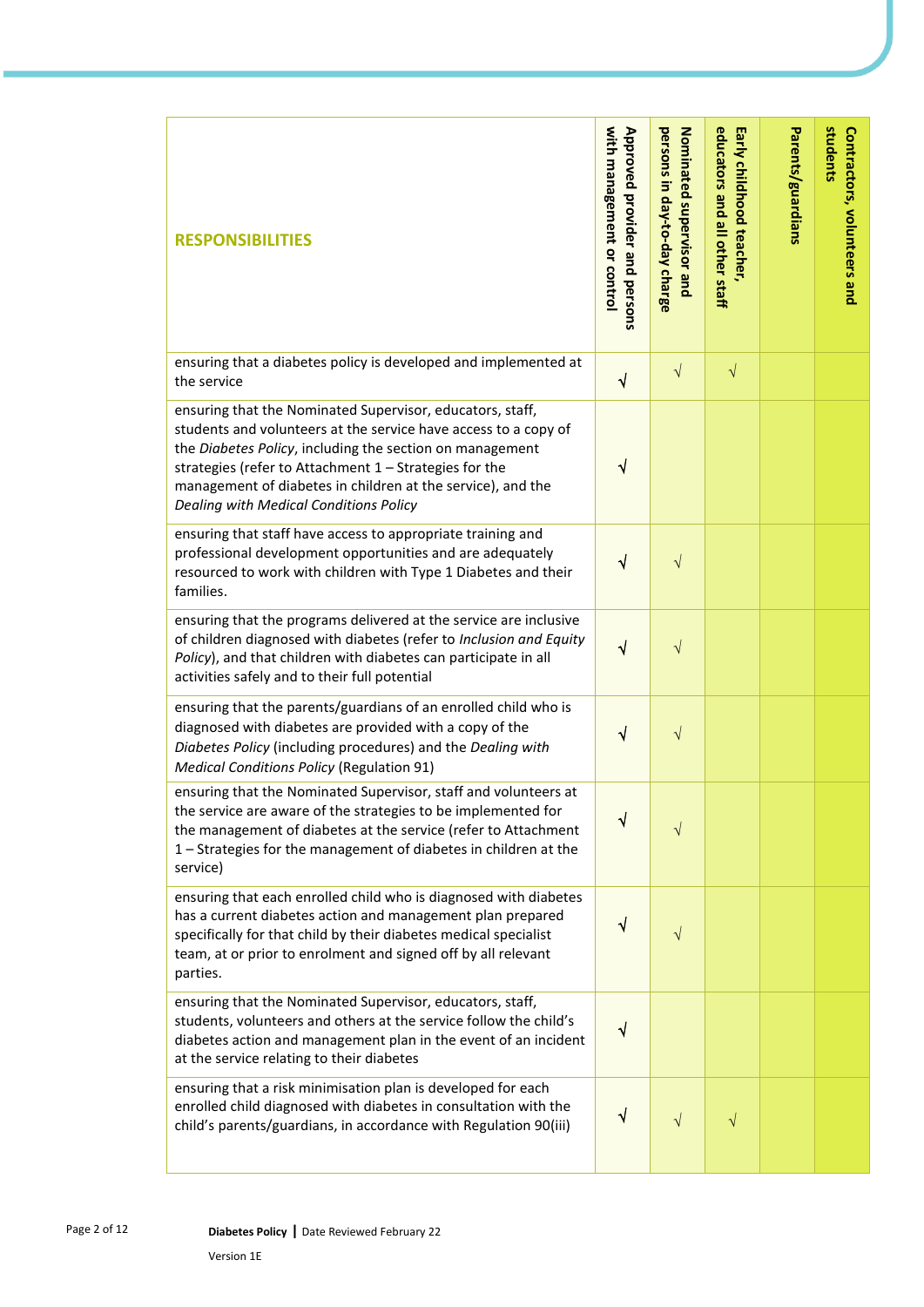| ensuring that a communication plan is developed for staff and<br>parents/guardians in accordance with Regulation 90(iv), and<br>encouraging ongoing communication between<br>parents/guardians and staff regarding the management of the<br>child's medical condition | V         |           |           |           |   |
|-----------------------------------------------------------------------------------------------------------------------------------------------------------------------------------------------------------------------------------------------------------------------|-----------|-----------|-----------|-----------|---|
| ensuring that children diagnosed with diabetes are not<br>discriminated against in any way and are able to participate fully<br>in all programs and activities at the service.                                                                                        | $\sqrt{}$ | $\sqrt{}$ | $\sqrt{}$ |           |   |
| following appropriate reporting procedures set out in the<br>Incident, Injury, Trauma and Illness Policy in the event that a<br>child is ill or is involved in a medical emergency or an incident at<br>the service that results in injury or trauma.                 | $\sqrt{}$ | $\sqrt{}$ | $\sqrt{}$ |           |   |
| communicating with parents/guardians regarding the<br>management of their child's diabetes                                                                                                                                                                            | $\sqrt{}$ | $\sqrt{}$ | $\sqrt{}$ |           |   |
| reading and complying with this Diabetes Policy and the Dealing<br>with Medical Conditions Policy                                                                                                                                                                     |           | $\sqrt{}$ | $\sqrt{}$ | $\sqrt{}$ | √ |
| compiling a list of children with diabetes and placing it in a<br>secure but readily accessible location known to all staff. This<br>should include the diabetes action and management plan for<br>each child                                                         |           |           | $\sqrt{}$ |           |   |
| working with individual parents/guardians to determine the<br>most appropriate support for their child.                                                                                                                                                               |           |           | $\sqrt{}$ |           |   |
| following the strategies developed for the management of<br>diabetes at the service (refer to Attachment 1 - Strategies for<br>the management of diabetes in children at the service)                                                                                 |           |           | $\sqrt{}$ |           |   |
| following the risk minimisation plan for each enrolled child<br>diagnosed with diabetes                                                                                                                                                                               |           |           | $\sqrt{}$ |           |   |
| knowing which children are diagnosed with diabetes, and the<br>location of their medication and diabetes action and<br>management plans                                                                                                                               |           |           | V         |           |   |
| following the child's diabetes action and management plan in the<br>event of an incident at the service relating to their diabetes                                                                                                                                    |           |           | $\sqrt{}$ |           |   |
| communicating with parents/guardians regarding the<br>management of their child's medical condition                                                                                                                                                                   |           |           | $\sqrt{}$ |           |   |
| providing the service with a current diabetes action and<br>management plan prepared specifically for their child by their<br>diabetes medical specialist team and signed off by all relevant<br>parties                                                              |           |           |           | $\sqrt{}$ |   |
| working with their child's teacher to develop a risk minimisation<br>plan for their child                                                                                                                                                                             |           |           |           | $\sqrt{}$ |   |
| working with their child's teacher to develop a communication<br>plan                                                                                                                                                                                                 |           |           |           | $\sqrt{}$ |   |
| working with educators and staff to assist them to provide the<br>most appropriate support for their child.                                                                                                                                                           |           |           |           | V         |   |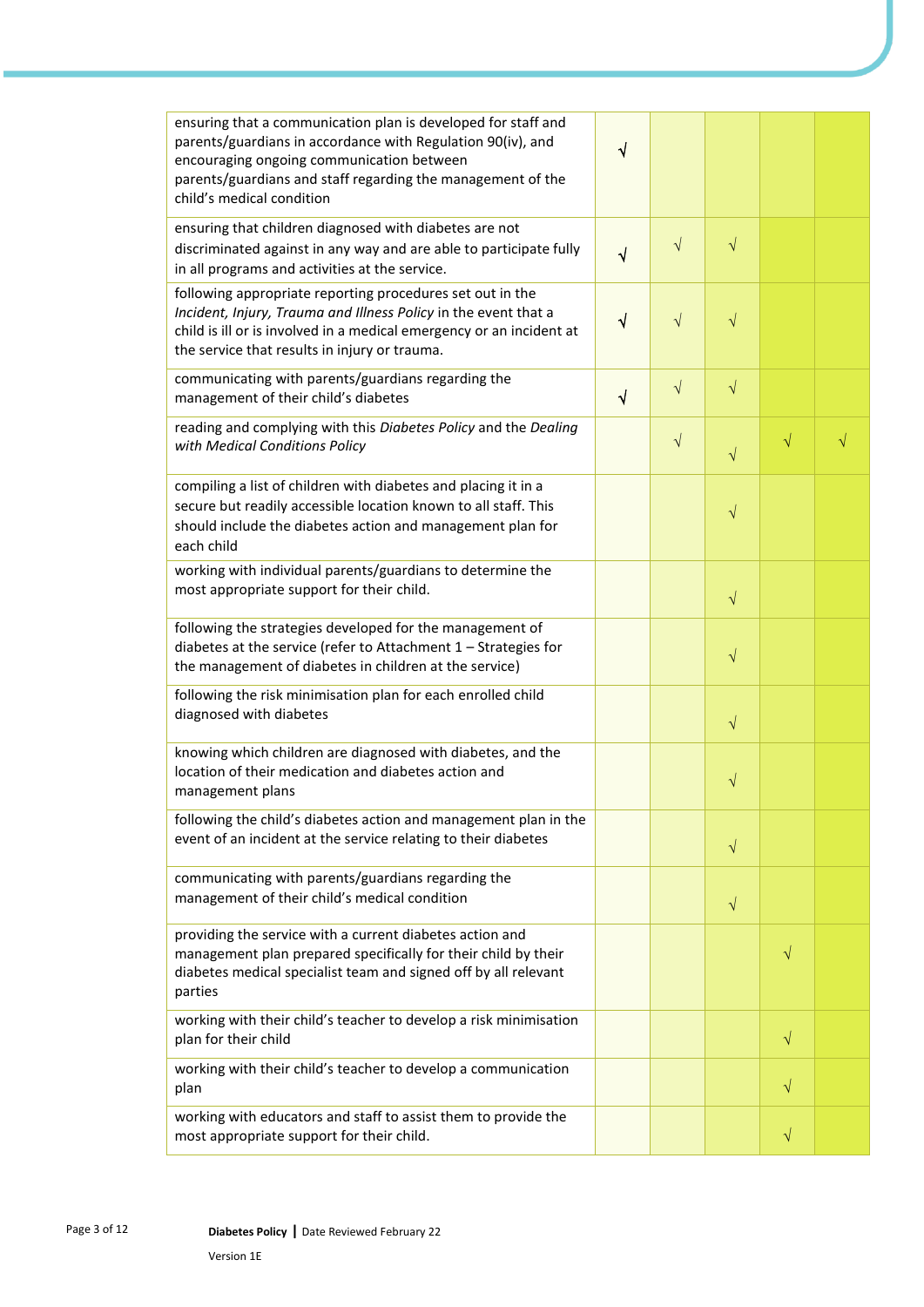| ensuring that they provide the service with any equipment,<br>medication or treatment, as specified in the child's individual<br>diabetes action and management plan. |  |  |  |  |  |
|-----------------------------------------------------------------------------------------------------------------------------------------------------------------------|--|--|--|--|--|
| BOLD tick $\sqrt{}$ indicates legislation requirement                                                                                                                 |  |  |  |  |  |

### **BACKGROUND AND LEGISLATION**

#### BACKGROUND

Services that are subject to the National Quality Framework must have a policy for managing medical conditions in accordance with the *Education and Care Services National Law Act 2010* and the *Education and Care Services National Regulations 2011*. This policy must define practices in relation to:

• the management of medical conditions

• procedures requiring parents/guardians to provide a medical management plan if an enrolled child has a relevant medical condition (including diabetes)

- development of a risk minimisation plan in consultation with a child's parents/guardians
- development of a communication plan for staff members and parents/guardians.

Staff members and volunteers must be informed about the practices to be followed in the management of specific medical conditions at the service. Parents/guardians of an enrolled child with a specific health care need, allergy or other relevant medical condition must be provided with a copy of the *Dealing with Medical Conditions Policy* (in addition to any other relevant service policies).

Services must ensure that each child with diabetes has a current diabetes action and management plan prepared specifically for that child by their diabetes medical specialist team, at or prior to enrolment, and must implement strategies to assist children with type 1 diabetes. A child's diabetes action and management plan provides staff members with all required information about that child's diabetes care needs while attending the service.

The following lists key points to assist service staff to support children with type 1 diabetes.

• Follow the service's *Dealing with Medical Conditions Policy* (and this *Diabetes Policy*) and procedures for medical emergencies involving children with type 1 diabetes.

• Parents/guardians should notify the service immediately about any changes to the child's individual diabetes action and management plan.

• The child's diabetes medical specialist team may include an endocrinologist, diabetes nurse educator and other allied health professionals. This team will provide parents/guardians with a diabetes action and management plan to supply to the service. Examples can be found here: <http://www.diabetesvic.org.au/resources>

• Contact Diabetes Australia – Vic for further support, information and professional development sessions.

Most children with type 1 diabetes can enjoy and participate in service programs and activities to their full potential but are likely to require additional support from service staff to manage their diabetes. While attendance at the service should not be an issue for children with type 1 diabetes, they may require time away to attend medical appointments.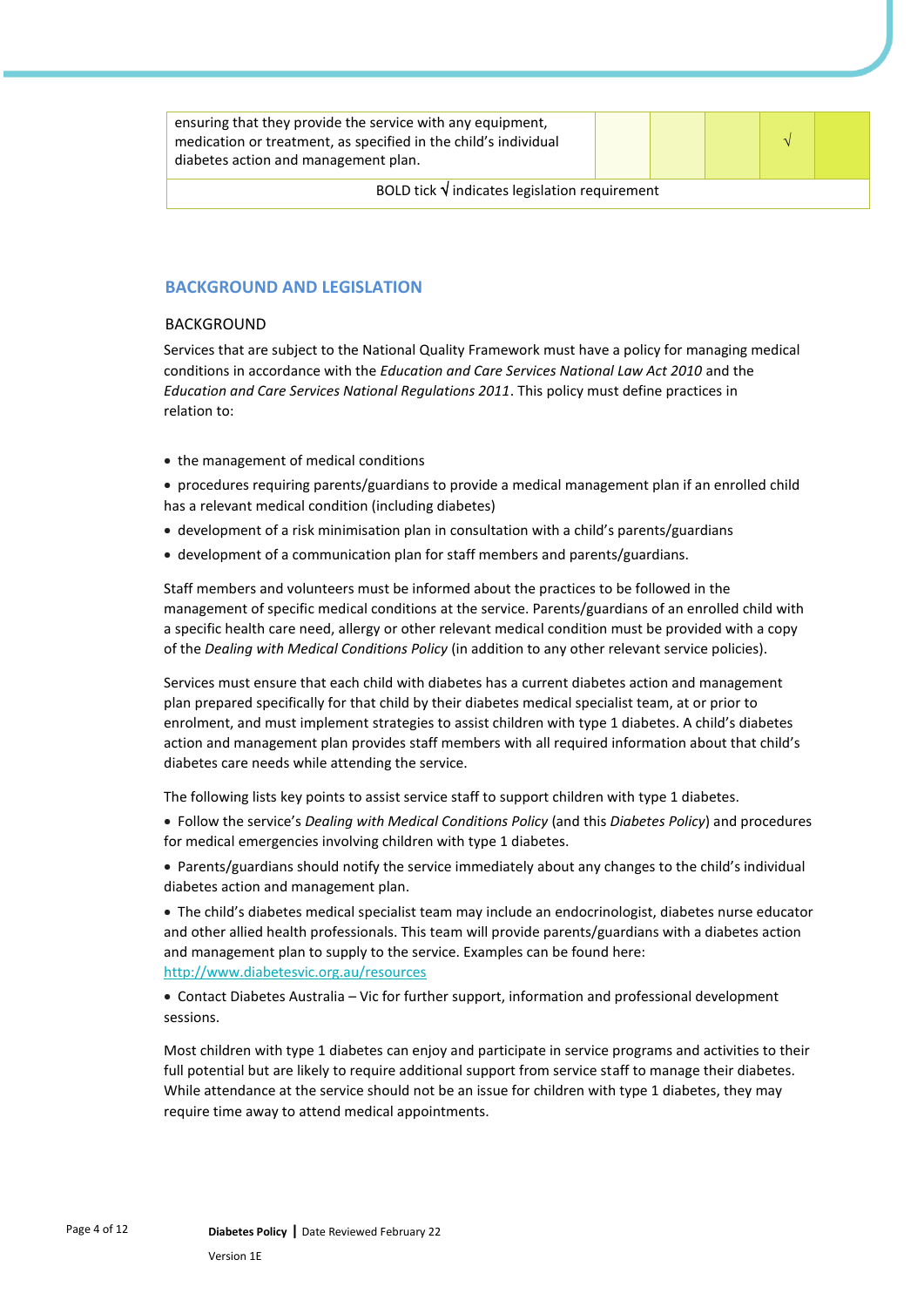#### LEGISLATION AND STANDARDS

Relevant legislation and standards include but are not limited to:

- *Education and Care Services National Law Act 2010*: Sections 167, 169
- *Education and Care Services National Regulations 2011*: Regulations 90–96, 102, 136, 137, 146, 147, 160–162, 168(2)(d), 173, 177, 181, 183, 184, 246
- *Health Records Act 2001* (Vic)
- *National Quality Standard*, Quality Area 2: Children's Health and Safety
- *Occupational Health and Safety Act 2004* (Vic)
- *Privacy and Data Protection Act 2014* (Vic)
- *Privacy Act 1988* (Cth)
- *Public Health and Wellbeing Act 2008*
- *Public Health and Wellbeing Regulations 2009* (Vic)

#### **DEFINITIONS**

The terms defined in this section relate specifically to this policy. For commonly used terms e.g. Approved Provider, Nominated Supervisor, Regulatory Authority etc. refer to the *General Definitions* section of this manual.

**Type 1 diabetes:** An autoimmune condition that occurs when the immune system damages the insulin producing cells in the pancreas. Type 1 diabetes is treated with insulin replacement via injections or a continuous infusion of insulin via a pump. Without insulin treatment, type 1 diabetes is life threatening.

**Type 2 diabetes:** Occurs when either insulin is not working effectively (insulin resistance) or the pancreas does not produce sufficient insulin (or a combination of both). Type 2 diabetes accounts for 85 to 90 per cent of all cases of diabetes and usually develops in adults over the age of 45 years but is increasingly occurring in individuals at a younger age. Type 2 diabetes is unlikely to be seen in children under the age of 4 years.

**Hypoglycaemia** *or* **hypo (low blood glucose):** Hypoglycaemia refers to having a blood glucose level that is lower than normal i.e. below 4 mmol/L, even if there are no symptoms. Neurological symptoms can occur at blood glucose levels below 4 mmol/L and can include sweating, tremors, headache, pallor, poor co-ordination and mood changes. Hypoglycaemia can also impair concentration, behaviour and attention, and symptoms can include a vague manner and slurred speech.

Hypoglycaemia is often referred to as a 'hypo'. Common causes include but are not limited to:

- taking too much insulin
- delaying a meal
- consuming an insufficient quantity of carbohydrate
- undertaking unplanned or unusual exercise.

It is important to treat hypoglycaemia promptly and appropriately to prevent the blood glucose level from falling even lower, as very low levels can lead to loss of consciousness and possibly convulsions. The child's diabetes action and management plan will provide specific guidance for services in preventing and treating a hypo.

**Hyperglycaemia (high blood glucose):** Hyperglycaemia occurs when the blood glucose level rises above 15 mmol/L. Hyperglycaemia symptoms can include increased thirst, tiredness, irritability and urinating more frequently. High blood glucose levels can also affect thinking, concentration, memory, problem-solving and reasoning. Common causes include but are not limited to: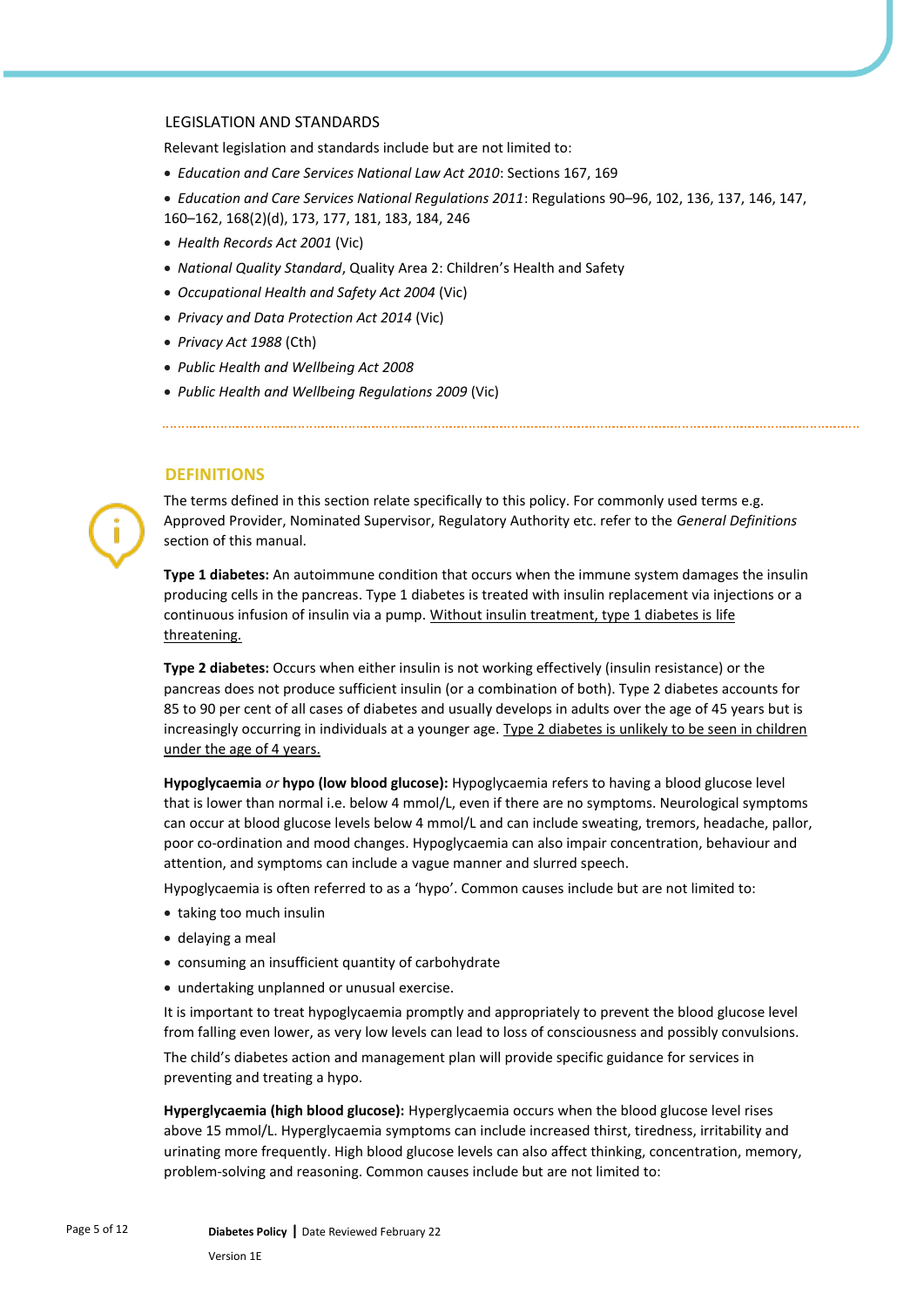- taking insufficient insulin
- consuming too much carbohydrate
- common illnesses such as a cold
- stress.

**Insulin:** Medication prescribed and administered by injection or continuously by a pump device to lower the blood glucose level. In the body, insulin allows glucose from food (carbohydrates) to be used as energy and is essential for life.

**Blood glucose meter:** A compact device used to check a small blood drop sample to determine the blood glucose level.

**Insulin pump:** A small, computerised device to deliver insulin constantly, connected to an individual via an infusion line inserted under the skin.

**Ketones:** Occur when there is insufficient insulin in the body. High levels of ketones can make children very sick. Extra insulin is required (given to children by parents/guardians) when ketone levels are >0.6 mmol/L if insulin is delivered via a pump, or >1.0 mmol/L if on injected insulin.



# **SOURCES AND RELATED POLICIES**

#### SOURCES

• [Caring for Diabetes in Children and Adolescents, Royal Children's Hospital](http://www.rch.org.au/diabetesmanual/index.cfm?doc_id=2352) Melbourne: <http://www.rch.org.au/diabetesmanual/>

• Diabetes Victoria, multiple resources available to download here: [www.diabetesvic.org.au/resources](http://www.diabetesvic.org.au/resources)

− Information about professional learning for teachers (i.e. *Diabetes in Schools* one day seminars for teachers and early childhood staff), sample management plans and online resources.

• Diabetes Victoria, Professional development program for schools and early childhood settings: [https://www.diabetesvic.org.au/how-we-help-detail?tags=Left-Mega-](https://www.diabetesvic.org.au/how-we-help-detail?tags=Left-Mega-Nav%2FSchools&content_id=a1R9000000HsgqyEAB&bdc=1)[Nav%2FSchools&content\\_id=a1R9000000HsgqyEAB&bdc=1](https://www.diabetesvic.org.au/how-we-help-detail?tags=Left-Mega-Nav%2FSchools&content_id=a1R9000000HsgqyEAB&bdc=1)

#### RELATED POLICIES

- *Administration of First Aid Policy*
- *Administration of Medication Policy*
- *Dealing with Medical Conditions Policy*
- *Enrolment and Orientation Policy*
- *Excursions and Service Events Policy*
- *Food Safety Policy*
- *Hygiene Policy*
- *Incident, Injury, Trauma and Illness Policy*
- *Inclusion and Equity Policy*
- *Nutrition and Active Play Policy*
- *Occupational Health and Safety Policy*
- *Privacy and Confidentiality Policy*
- *Supervision of Children Policy*

Version 1E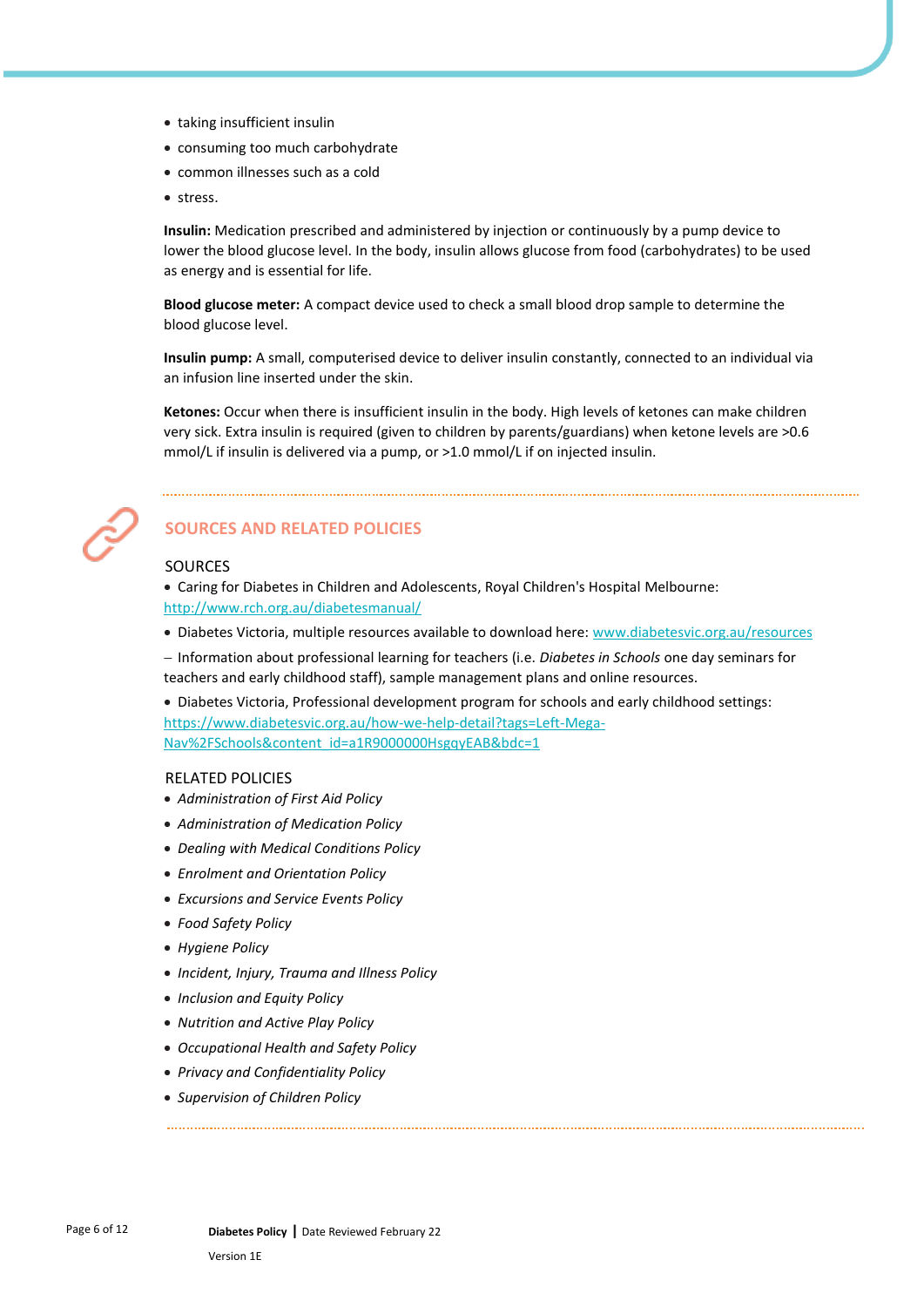

## **EVALUATION**

In order to assess whether the values and purposes of the policy have been achieved, the Approved Provider will:

• selectively audit enrolment checklists (for example, annually) to ensure that documentation is current and complete

- regularly seek feedback from everyone affected by the policy regarding its effectiveness
- monitor the implementation, compliance, complaints and incidents in relation to this policy
- keep the policy up to date with current legislation, research, policy and best practice
- revise the policy and procedures as part of the service's policy review cycle, or following a hypo emergency at the service, to identify any changes required
- notify parents/guardians at least 14 days before making any changes to this policy or its procedures.

## **ATTACHMENTS**

Attachment 1: Strategies for the management of diabetes in children at the service Attachment 2: Stables Kindergarten Action Plan for Diabetes Attachment 3: Stables Kindergarten Diabetes Risk Minimization and Communication Plan

## **AUTHORISATION**

This policy was adopted by the approved provider of Stables Kindergarten on 23<sup>rd</sup> February 2022.

#### **REVIEW DATE:** 23/2/23

This policy will be reviewed upon the enrolment of a child diagnosed with Diabetes. (as stated in the purpose of this policy)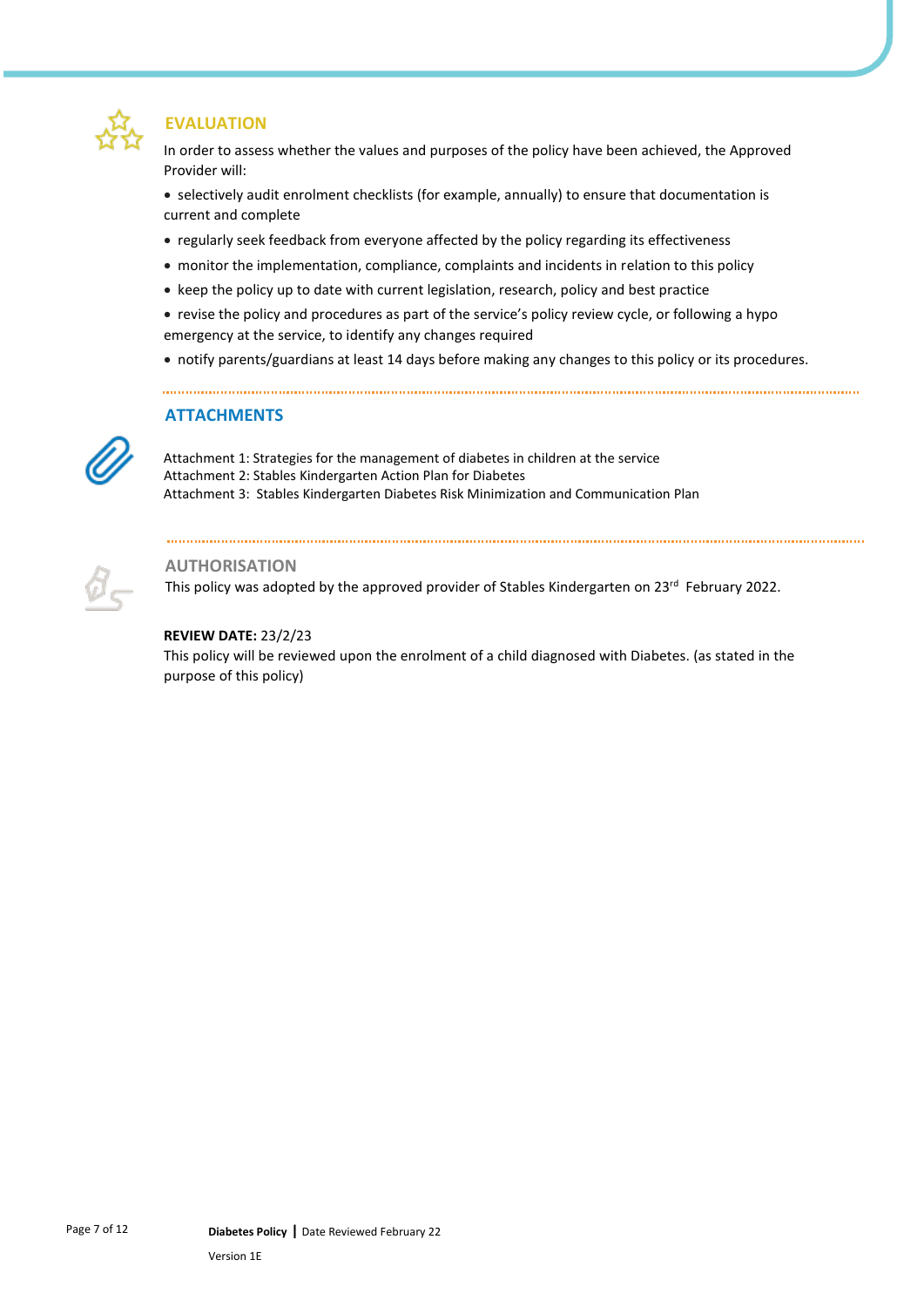## **ATTACHMENT 1 - STRATEGIES FOR THE MANAGEMENT OF DIABETES IN CHILDREN AT THE SERVICE**

| <b>Strategy</b>                                   | <b>Action</b>                                                                                                                                                                                                                                                                                                                                                                                                                                                                                                                                                                                                                                                                                |
|---------------------------------------------------|----------------------------------------------------------------------------------------------------------------------------------------------------------------------------------------------------------------------------------------------------------------------------------------------------------------------------------------------------------------------------------------------------------------------------------------------------------------------------------------------------------------------------------------------------------------------------------------------------------------------------------------------------------------------------------------------|
| <b>Monitoring of blood</b><br>glucose (BG) levels | • Checking of blood glucose (BG) levels is performed using a blood glucose meter<br>(refer to Definitions) and a finger pricking device. The child's diabetes action and<br>management plan should state the times that BG levels should be checked, the<br>method of relaying information to parents/guardians about BG levels and any<br>intervention required if the BG level is found to be below or above certain<br>thresholds. A communication book can be used to provide information about<br>the child's BG levels between parents/guardians and the service at the end of<br>each session.<br>• Checking of BG occurs at least four times every day to evaluate the insulin dose. |
|                                                   | Some of these checks may need to be done while a child is at the service $-$ at<br>least once, but often twice. Routine times for checking include before meals,<br>before bed and regularly overnight.<br>Additional checking times will be specified in the child's diabetes action and<br>$\bullet$<br>management plan. These could include such times as when a 'hypo' is<br>suspected.                                                                                                                                                                                                                                                                                                  |
|                                                   | Children are likely to need assistance with performing BG checks.<br>$\bullet$<br>Parents/guardians should be asked to teach service staff about BG checking<br>procedures.<br>Parents/guardians are responsible for supplying a blood glucose meter, in-date<br>$\bullet$                                                                                                                                                                                                                                                                                                                                                                                                                   |
|                                                   | test strips and a finger pricking device for use by their child while at the service.                                                                                                                                                                                                                                                                                                                                                                                                                                                                                                                                                                                                        |
| <b>Managing</b><br>hypoglycaemia<br>(hypos)       | Hypos or suspected hypos should be recognised and treated promptly,<br>$\bullet$<br>according to the instructions provided in the child's diabetes action and<br>management plan.                                                                                                                                                                                                                                                                                                                                                                                                                                                                                                            |
|                                                   | Parents/guardians are responsible for providing the service with oral<br>$\bullet$<br>hypoglycaemia treatment (hypo food) for their child in an appropriately labelled<br>container.                                                                                                                                                                                                                                                                                                                                                                                                                                                                                                         |
|                                                   | This hypo container must be securely stored and readily accessible to all staff.<br>$\bullet$                                                                                                                                                                                                                                                                                                                                                                                                                                                                                                                                                                                                |
| <b>Administering insulin</b>                      | • Administration of insulin during service hours is may be required; this will be<br>specified in the child's diabetes action and management plan.<br>• As a guide, insulin for service-aged children is commonly administered:<br>- twice a day: before breakfast and dinner at home<br>$-$ by a small insulin pump worn by the child<br>- if insulin is required please seek specific advice from the child's diabetes<br>treatment team                                                                                                                                                                                                                                                   |
| <b>Managing ketones</b>                           | Ketone checking may be required when their blood glucose level is >15.0<br>٠<br>mmol/L.<br>Refer to the child's diabetes action and management plan<br>٠                                                                                                                                                                                                                                                                                                                                                                                                                                                                                                                                     |
| <b>Off-site excursions</b><br>and activities      | With good planning, children should be able to participate fully in all service<br>$\bullet$<br>activities, including attending excursions.<br>The child's diabetes action and management plan should be reviewed prior to<br>an excursion, with additional advice provided by the child's diabetes medical<br>specialist team and/or parents/guardians, as required.                                                                                                                                                                                                                                                                                                                        |
|                                                   | Infection control procedures must be developed and followed. Infection control<br>$\bullet$<br>measures include being informed about ways to prevent infection and cross-                                                                                                                                                                                                                                                                                                                                                                                                                                                                                                                    |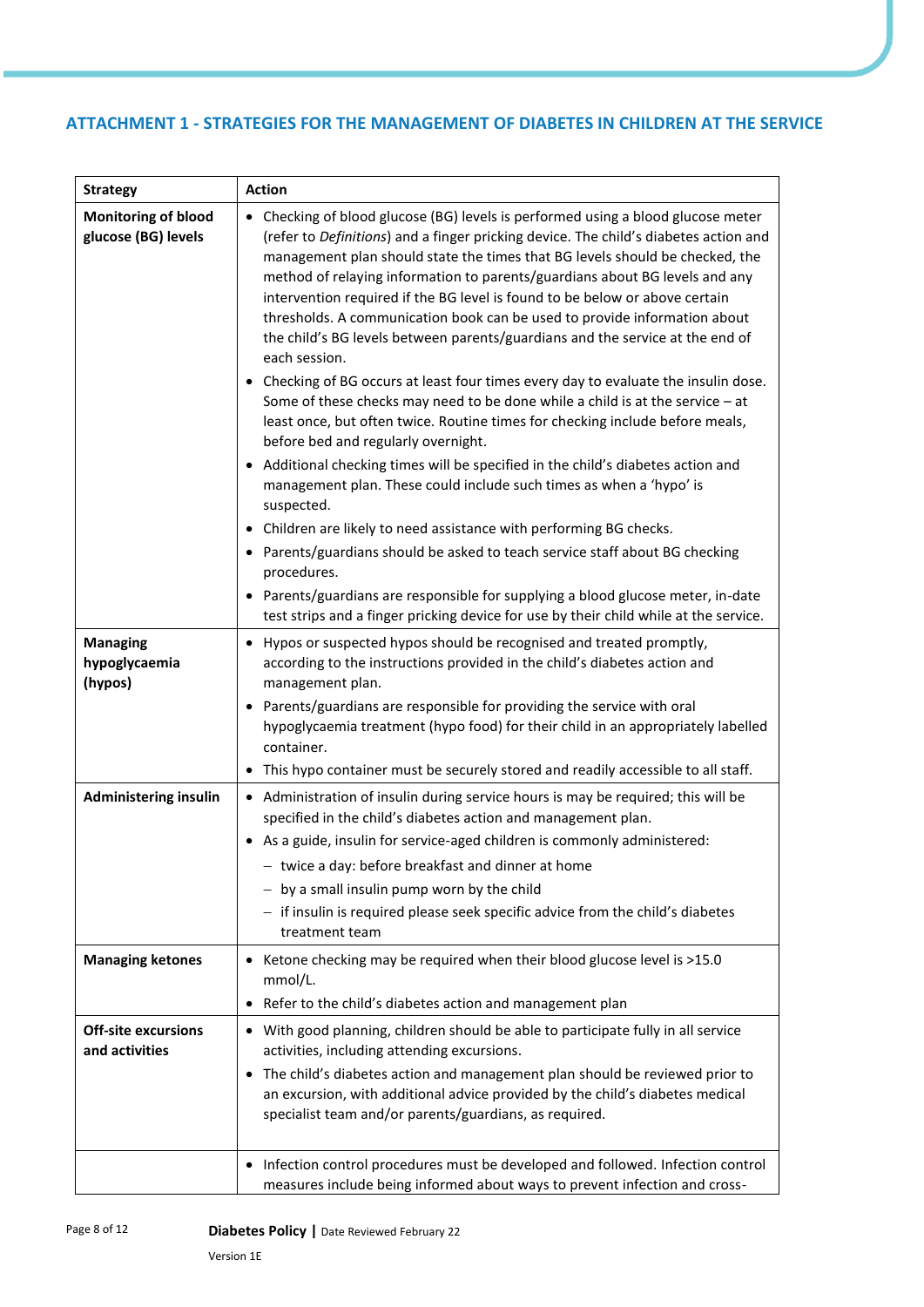| <b>Infection control</b>             | infection when checking BG levels, handwashing, having one device per child<br>and not sharing devices between individuals, using disposable lancets and safely<br>disposing of all medical waste.                                                                                                                                                                                                                                                                        |
|--------------------------------------|---------------------------------------------------------------------------------------------------------------------------------------------------------------------------------------------------------------------------------------------------------------------------------------------------------------------------------------------------------------------------------------------------------------------------------------------------------------------------|
| <b>Timing meals</b>                  | Most meal requirements will fit into regular service routines.<br>$\bullet$<br>Children with diabetes require extra supervision at meal and snack times to<br>ensure that they eat all their carbohydrates. If an activity is running overtime,<br>children with diabetes cannot have delayed meal times. Missed or delayed<br>carbohydrate is likely to induce hypoglycaemia (hypo).                                                                                     |
| <b>Physical activity</b>             | Exercise in excess of the normal day-to-day activities of play should be preceded<br>by a serve of carbohydrates.<br>Exercise is not recommended for children whose BG levels are high, as it may<br>cause BG levels to become more elevated.<br>Refer to the child's diabetes action and management plan for specific<br>requirements in relation to physical activity.                                                                                                  |
| Participation in<br>special events   | Special events, such as class parties, can include children with type 1 diabetes in<br>$\bullet$<br>consultation with their parents/guardians.<br>• Services should provide food and drink alternatives when catering for special<br>events, such as low sugar or sugar-free drinks and/or sweets. This should be<br>planned in consultation with parents/guardians.                                                                                                      |
| <b>Communicating with</b><br>parents | • Services should communicate directly and regularly with parents/guardians to<br>ensure that their child's individual diabetes action and management plan is<br>current.<br>Services should establish a mutually agreeable home-to-service means of<br>$\bullet$<br>communication to relay health information and any health changes or concerns.<br>Setting up a communication book is recommended and, where appropriate,<br>make use of emails and/or text messaging. |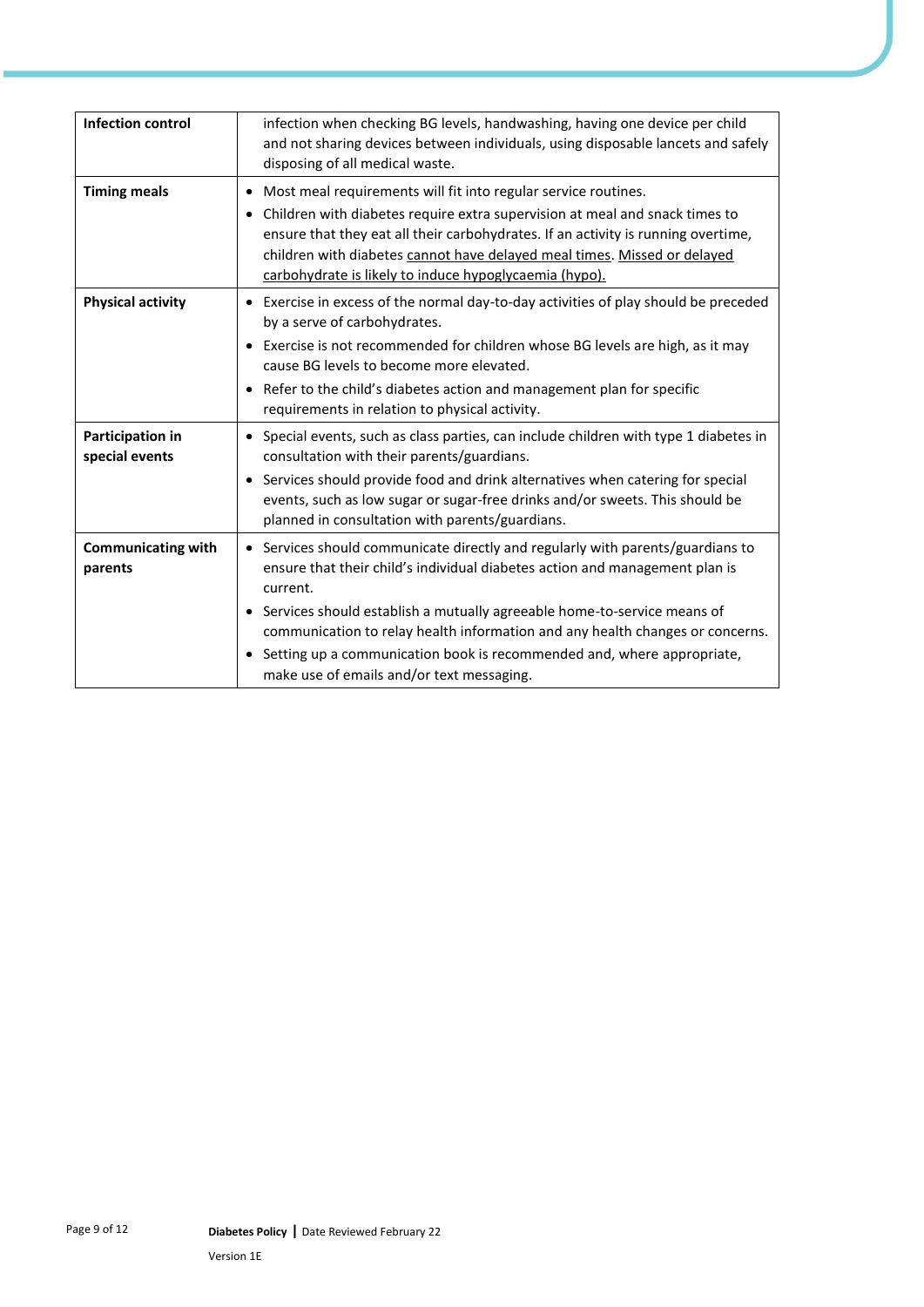## **ATTACHMENT 2 – STABLES KINDERGARTEN ACTION PLAN FOR DIABETES**

See 2022 Documents Attached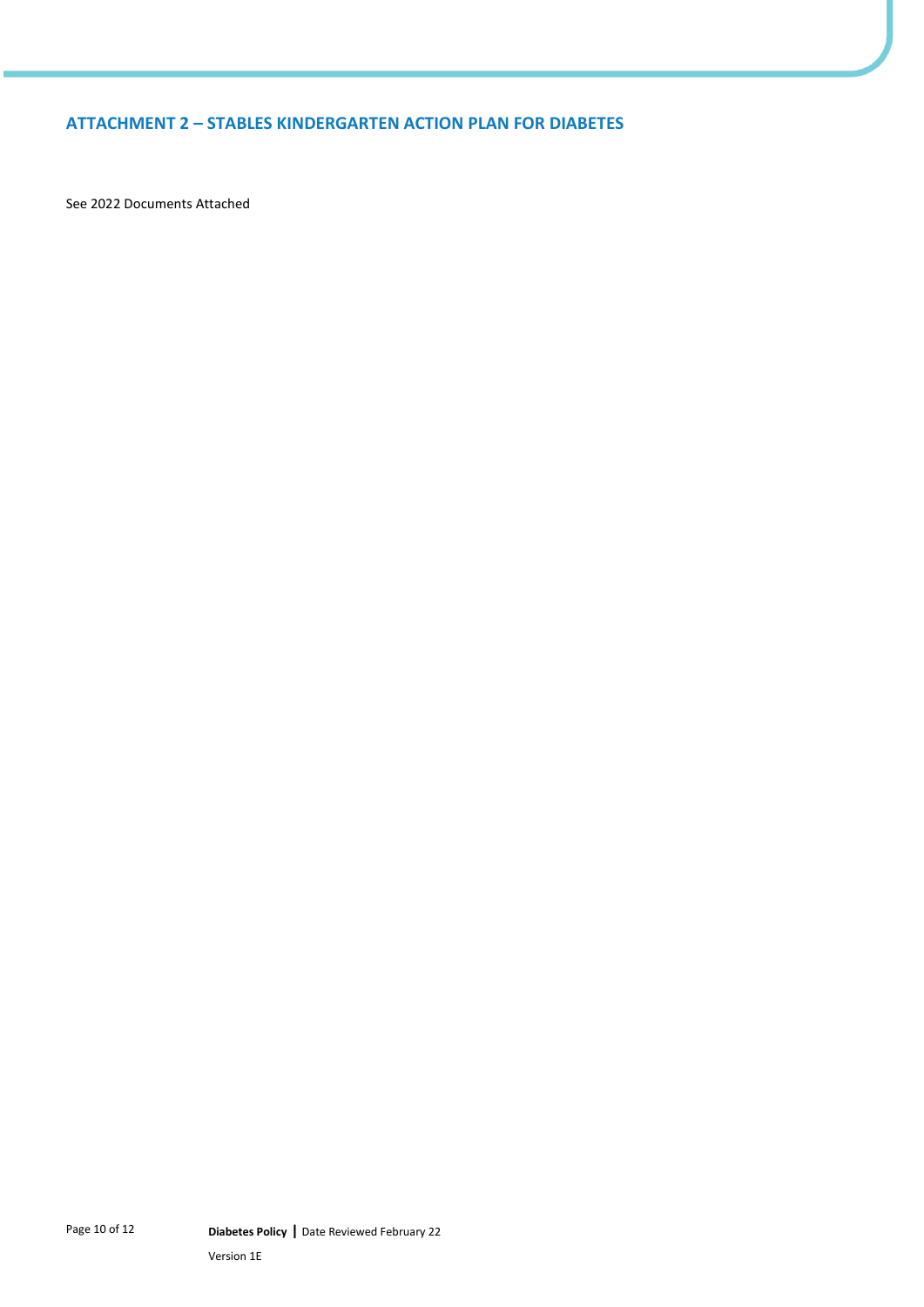## **ATTACHMENT 3: STABLES KINDERGARTEN DIABETES RISK MINIMIZATION AND COMMUNICATION PLAN**

#### **Type 1 Diabetes Stables Kindergarten Management Plan**

Date of plan:\_\_\_\_\_\_\_\_\_\_\_\_\_\_\_\_\_\_ Date of review: \_\_\_\_\_\_\_\_\_\_\_\_\_

This plan should be completed by the child's personal health care team and parents/guardian and reviewed annually. It should be reviewed with relevant Stables Kindergarten staff and copies should be kept in a place that is easily accessed by Stables Kindergarten staff, and other authorised personnel.

| Date of diabetes diagnosis: _________________ |         |                  |  |
|-----------------------------------------------|---------|------------------|--|
|                                               |         |                  |  |
|                                               |         |                  |  |
| Contacts:                                     |         |                  |  |
| Mum/Guardian:                                 |         |                  |  |
|                                               |         |                  |  |
| Dad/Guardian:                                 |         |                  |  |
|                                               |         |                  |  |
| Health Professional:                          |         |                  |  |
| Organisation:                                 |         |                  |  |
| <b>Contact Phone:</b>                         |         |                  |  |
| Insulin Regimen:                              |         |                  |  |
| injection/s per day                           | Time/s: | Before breakfast |  |
|                                               |         | Before lunch     |  |
|                                               |         | Before dinner    |  |
|                                               |         | Before bed       |  |
|                                               |         |                  |  |
| insulin pump                                  |         |                  |  |
|                                               |         |                  |  |
|                                               |         |                  |  |
|                                               |         |                  |  |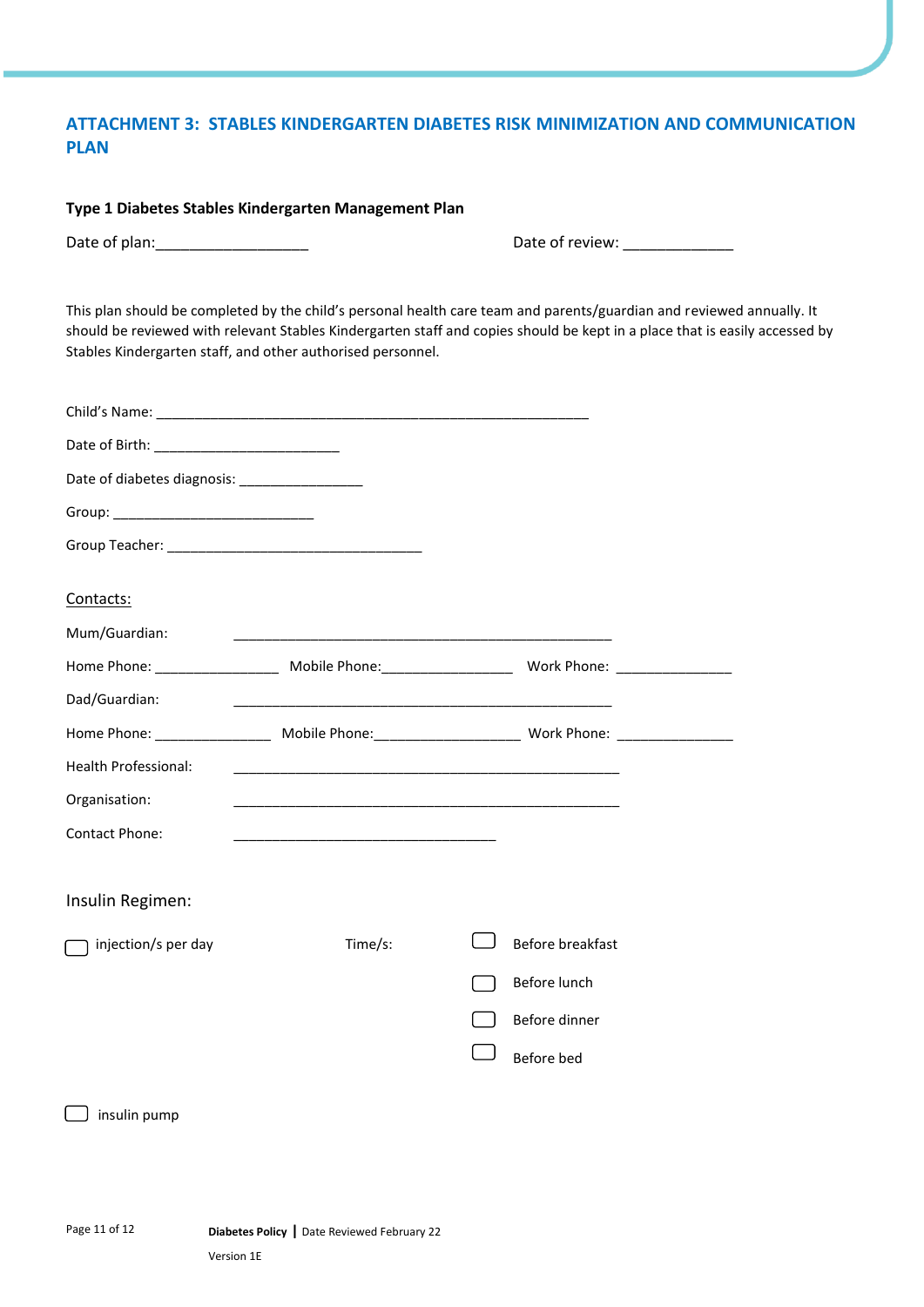| The target range for blood glucose is between _____ and _____ mmol/L                                                          |                                                                                          |                     |
|-------------------------------------------------------------------------------------------------------------------------------|------------------------------------------------------------------------------------------|---------------------|
| The usual times for blood glucose tests during Kindergarten hours are:                                                        |                                                                                          |                     |
| before sessions<br>before outside snack time                                                                                  | begin before fruit time<br>$\Box$ ore going home                                         | before outside time |
| Other times when blood glucose tests may be required:                                                                         |                                                                                          |                     |
|                                                                                                                               |                                                                                          |                     |
| when student exhibits symptoms of hyperglycaemia<br>when student exhibits symptoms of hypoglycaemia<br>when student is unwell |                                                                                          |                     |
| other                                                                                                                         |                                                                                          |                     |
| Hypoglycaemia<br>Usual symptoms                                                                                               |                                                                                          |                     |
| Treatment                                                                                                                     |                                                                                          |                     |
| Hyperglycaemia<br>Usual symptoms                                                                                              |                                                                                          |                     |
| Treatment                                                                                                                     |                                                                                          |                     |
|                                                                                                                               | Test for ketones in blood or urine when blood glucose level is greater than _____ mmol/L |                     |
| Page 12 of 12                                                                                                                 | Diabetes Policy   Date Reviewed February 22                                              |                     |